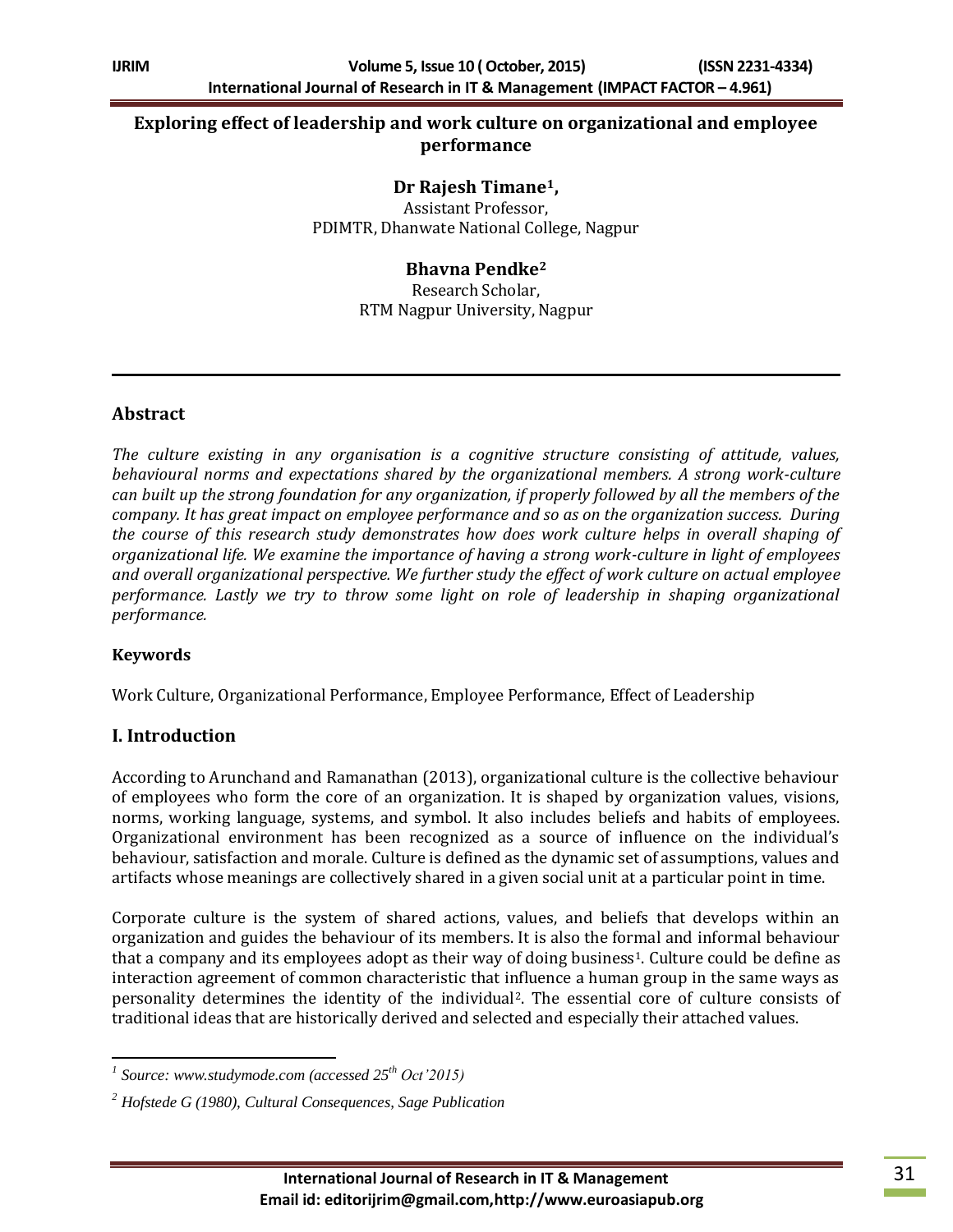#### **I (a): Research Objectives**

- 1) To study the importance of work culture from organization perspective and employee perspective
- 2) To study the effect of work culture on employee performance
- 3) To study the role of leadership in improving organizational performance

## **I (b): Methodology**

The research mostly uses exploratory research design wherein secondary data sources have been extensively used.

## **II. Importance of work culture from organizational and employee perspective**

Culture is imperative for organizational change efforts, deployment of human resources and to a large extent aid in sustaining competitive edge. Indeed leaders are challenged to revolutionize their organizational culture as to address the business world revolution3. Work culture enables organizations to remain competitive in an increasingly globalized market. Organizational culture is an open system approach which has interdependent and interactive association with organizations performance.

Culture comprises the way in which we do things, see things, use things and judge things and this carries from society to society. The powerful, pervasive role culture plays in shaping organizational life lends plausibility to speculations that cultural factors may be linked with exceptional levels of organizational performance. Work culture helps in recognizing the importance of the human element in the future success of business means that the establishment of a positive culture helps attract and retain the best of the best is a necessity. Research has shown that positive culture leads to better productivity and a better bottom line.

Initially, organizational culture is a predictor of industrial relation and secondly; in spite of the national and distinctive existing organizational culture Industrial relation can be optimized by controlling a few critical dimensions. It is clear that the organizational culture does indeed influence the level of Industrial Relation in India as organizational culture is the outcome of many organizational policies and practices4.

A sound organizational culture and climate encourages a cooperation attitude towards their work which is most essential for the organization in the task of achieving its goal and objectives that also benefit the employee. Writers on management and organizations have suggested that aspects of organizational culture, particularly cultural values, have an impact on the motivational level of the employees. It has been pointed that culture serves as organizational control mechanisms, informally approving or barring some patterns of behaviour helping the top management to control behaviour in accordance with their objectives<sup>5</sup>.

 $\overline{a}$ 

*<sup>3</sup> Contemporary Management Research (2008) pp 43-56*

*<sup>4</sup> Roy (2012), Prabandhan, Indian Journal of Management, pp 37-47*

*<sup>5</sup> Sinha et. al., Impact on work culture on motivation and performance level of employee in private sector companies*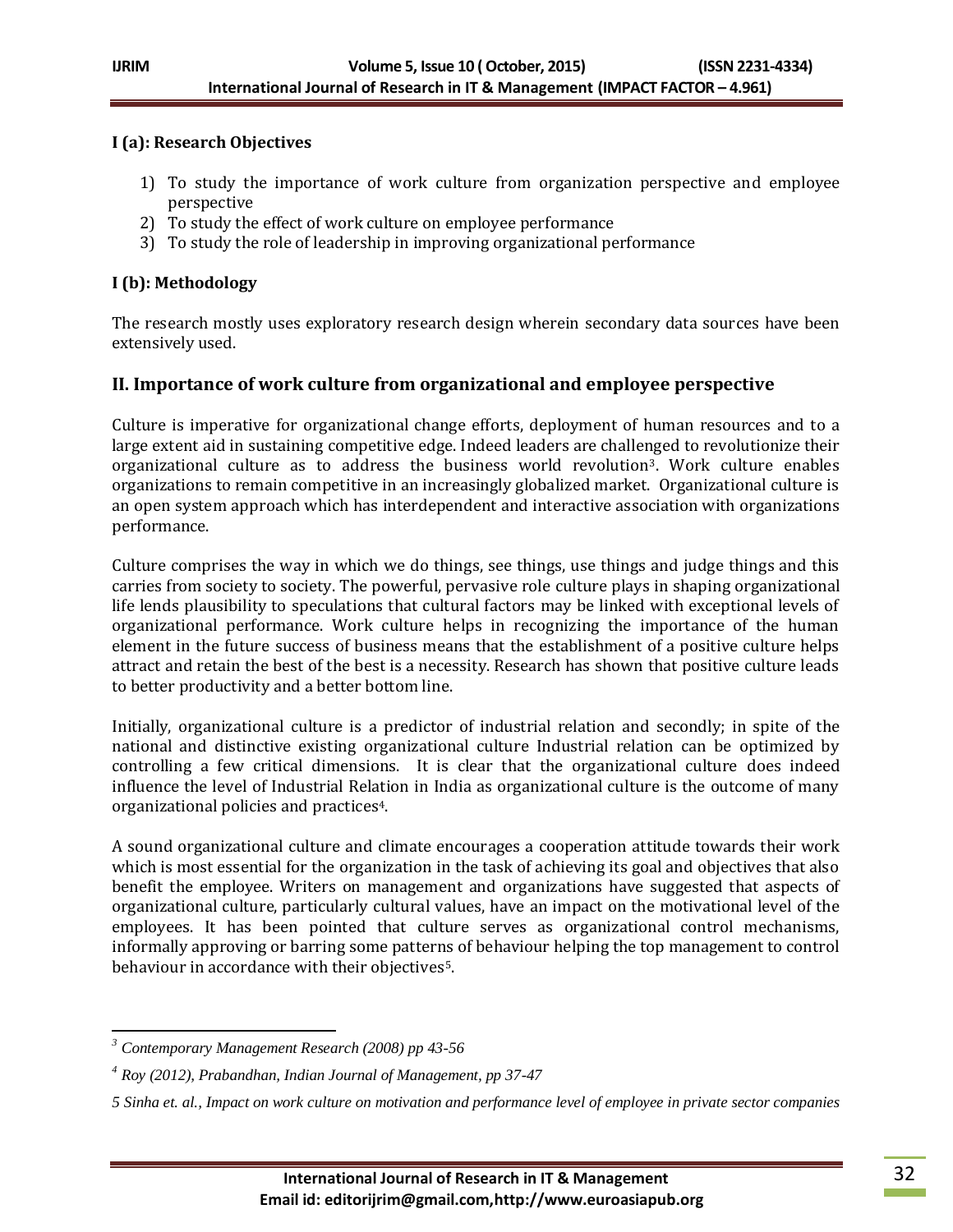Technocratic culture has the strongest partial correlation or the purest relationship with role motivation. Some scholars have claimed that positive cultural traits boost performance in proportion to the strength of their manifestation. The concept of organizational culture has gained wide acceptance in understanding the management of change in human relation practices.

Organizational culture is an important concept and a pervasive one in terms of its impact on organizational change programmes. The literature suggests an uncertainty in terms of the link with organizational performance as strong cultures have been shown to hamper performance and there is also a problem of isolating the impact of corporate culture on performance<sup>6</sup>. Without doubt it can be said that although cultural and attitudinal change is a difficult process but if it can be implemented with planned programs and action it can create a culture which reduces employee stress and generate employee job satisfaction.

### **III. Effect of work culture on employee performance**

It is evident that strong relationship exists between organizational culture and employee performance, suggesting organization material such as equipment handling; social behaviour and symbolic elements have positive and large influences on the performance of employees. Organizational culture is no doubt able to influence performance; if mediated by job satisfaction.

Organizational culture does not influence directly to the employee performance. It means the higher organizational culture unable to improve the employee performance, because of that organizational culture value including bureaucracy, innovative and supportive should be socialized in each employee. So the organizational culture can be instilled in each employee and they are able to work better for company. The implications for HRM are that indigenous workers who are more satisfied with the way their cultural beliefs are valued in the workplace are likely to be more loyal and may be superior performance. Organizational Culture and Climate are the factors play an important role in the performance of the employee and the success of every organization.

An organization with a culture that encourages employee participation, commitment, team work, which is characterized by team work and harmony, and which give room for employee selfdevelopment and improvement attracts highly, keep and motivate highly skilful individuals. Two distinct work cultures: `soft' and `synergetic' have been identified. Soft culture is typified by flexible management and the dominance in employees' lives of non-work activities and influences, while in the synergetic culture management is assertive, hard work is rewarded, ample welfare is provided and good union relations are cultivated7.

There is a very strong effect of organizational culture and climate on the morale and satisfaction of the employee on the organization. They both reflect the employee's perception of their organization and they are extremely important for the organization to achieve goals. The study conducted to find out the Impact of Organizational culture on employee morale founds that the culture existing in public sector undertakings is bureaucratic culture and the morale of the employees is low. But on further analysis it becomes clear that level of bureaucratic culture has no effect on employee morale.

Results also pointed that employee morale vary among male and female employees. Level of morale was found to be more for male employees than their female counterparts. While endorsing support

 $\overline{a}$ *<sup>6</sup> Boyle (2008), Understanding and managing organizational culture*

*<sup>7</sup> Ballabha, JP (1990), Work culture in the Indian context*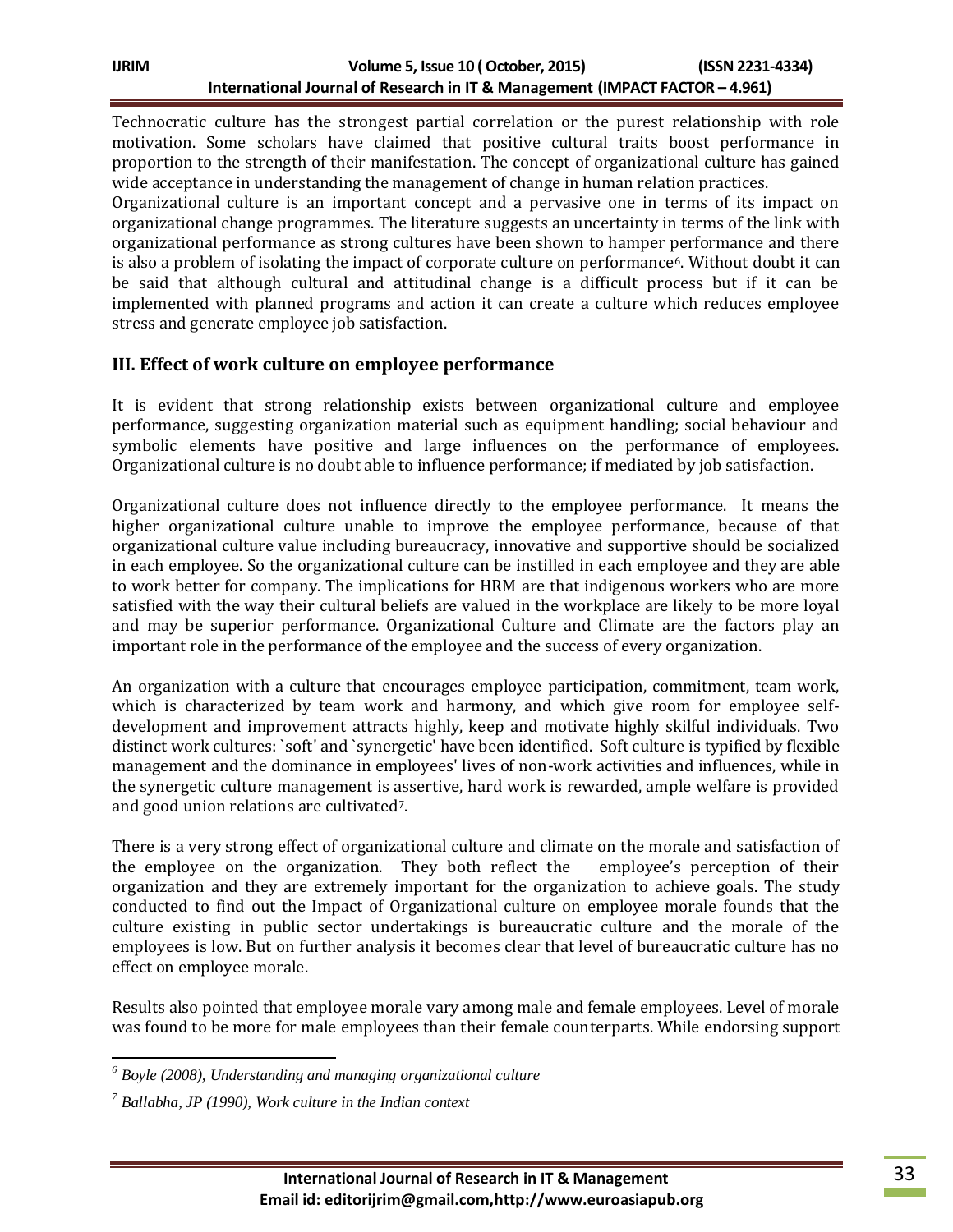to the prevalence of cultural compatibility in an organization, managers have to see that it is effectively implemented. In short culture compatibility has become an imperative that's applicable to the fast emerging transnational corporations. A good induction programme as a part of work culture ensures a more confident and settled employee with a positive mindset. It also lowers attrition and helps in inculcating a culture of bonding within the organization8.

# **IV. Role of leadership on organizational performance**

Leaders and managers play a large role in influencing an organization's corporate culture. It is the responsibility of management to maintain and establish a positive culture. A good leader establishes a positive and healthy organizational culture by motivating his/her subordinates to perform at a high level, by promoting open communication, and establishing positive authority. Furthermore, to succeed in establishing a positive atmosphere and a culture where employees encouraged thriving, it is essential that managers go beyond good management and become great leaders. A healthy culture promotes employees with a healthy appetite for performance and success. One of management's most crucial roles in establishing a productive culture is to motivate subordinates.

An organization with warmth and support provided by the managers boosts the performance of its associates as everyone desires to work in the organization with ample support and warmth from managers, which creates a sense of security from supervisors. The result also shows that the high degree of structure lowers the employee performance. This implies that associates do not want to be supervised closely and a strong check on their behaviour makes them uncomfortable, which ultimately lowers their performance9.

In the present day scenario, understanding the details of cross cultural implication in organization is getting increasingly important. People with vision, passion and commitment towards their aspiration become brilliant leaders and mark their presence in the global purview. Leadership today is a search of new dimensions and one such aspect is spiritual leadership. The makeover of the organization leadership style based on spirituality is just the unfolding of a new era. Thus organization will have to undergo a transition featuring a mixture of culture and spirituality. Culture is so pertinent that leaders who dares from improving it can determine whether an organization thrives or fails10.

### **V. Conclusion**

*The research study focused on firstly, studying the importance of work culture from organization perspective and employee perspective. Secondly it focused on studying effect of work culture on employee performance and lastly role of leadership in improving organizational performance. It has been found that organizational culture is needed to achieve organizational goals and objectives. It is a powerful tool which is necessary for organization to give fight to the other competitors in this growing edge of competition as well shaping organizational life. Work culture helps in better productivity of the organization. It is the outcome of policy formulation for the other organizations. It helps in* 

 $\overline{\phantom{a}}$ *<sup>8</sup> Mishra D(2007), HRM Revie, The induction programme as a part of the culture, 53-56*

*<sup>9</sup> Anu Singh, A. K. (2012). Perception of work culture and its impact on performance in DMRC. Indian Journal of Marketing , pp. 27 - 33*

*<sup>10</sup> Saha, A. (2007). Nurturing Cultural Diversities: A leadership Challenge. HRM Review , pp. 64-68*